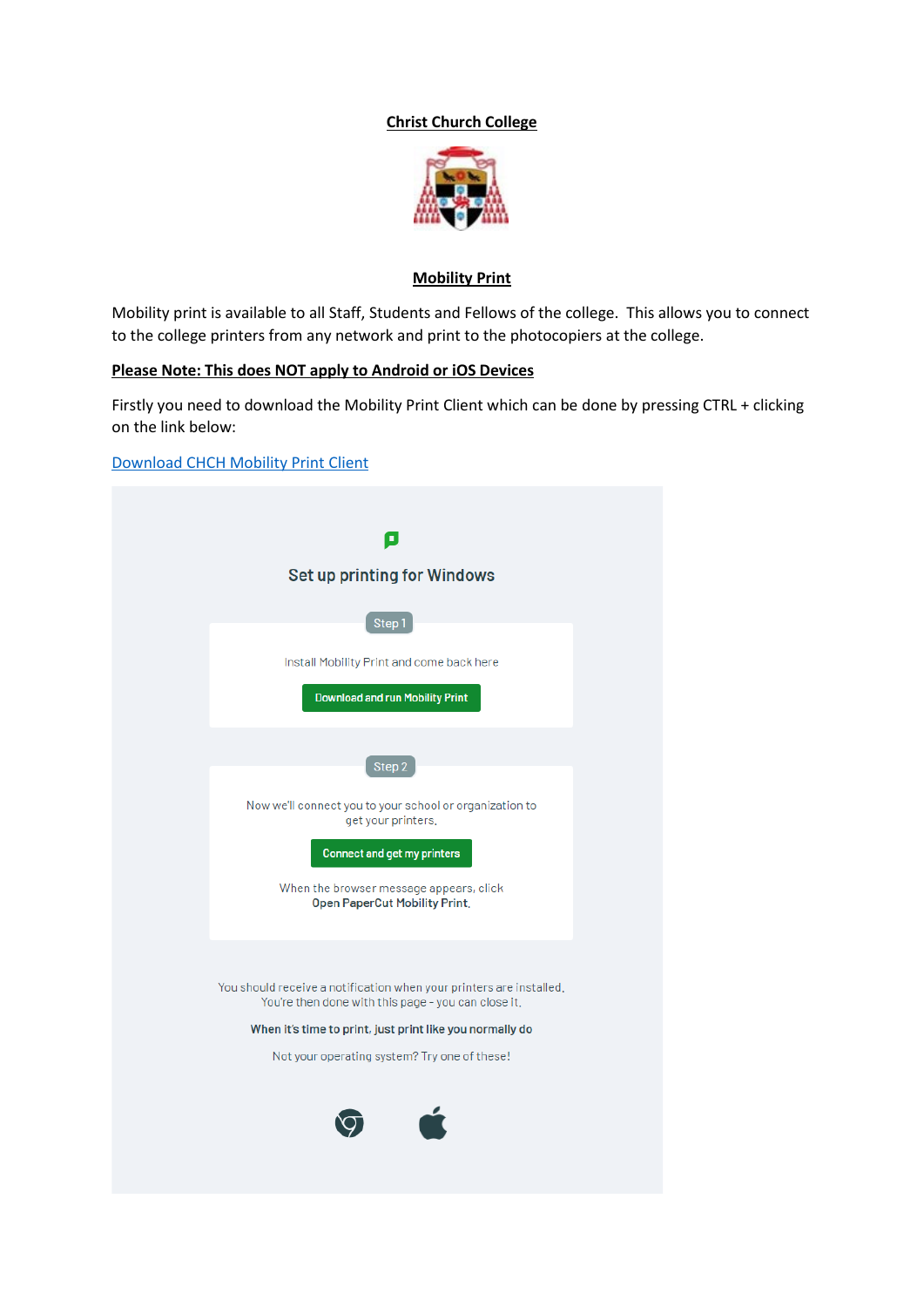#### Run the downloaded file



Run through the install by clicking next until clicking on Finish.

Now select Step 2 and click on 'Connect and get my printers' - this will create a printer called:



Now you should be able to print your documents to the above printer. When printing you can change the colour of your printout from Mono (Default) to colour by clicking on Printer Properties:

| Printer |                                    |  |
|---------|------------------------------------|--|
|         | CHCH-Mobility-Printing [C<br>Ready |  |
|         | <b>Printer Properties</b>          |  |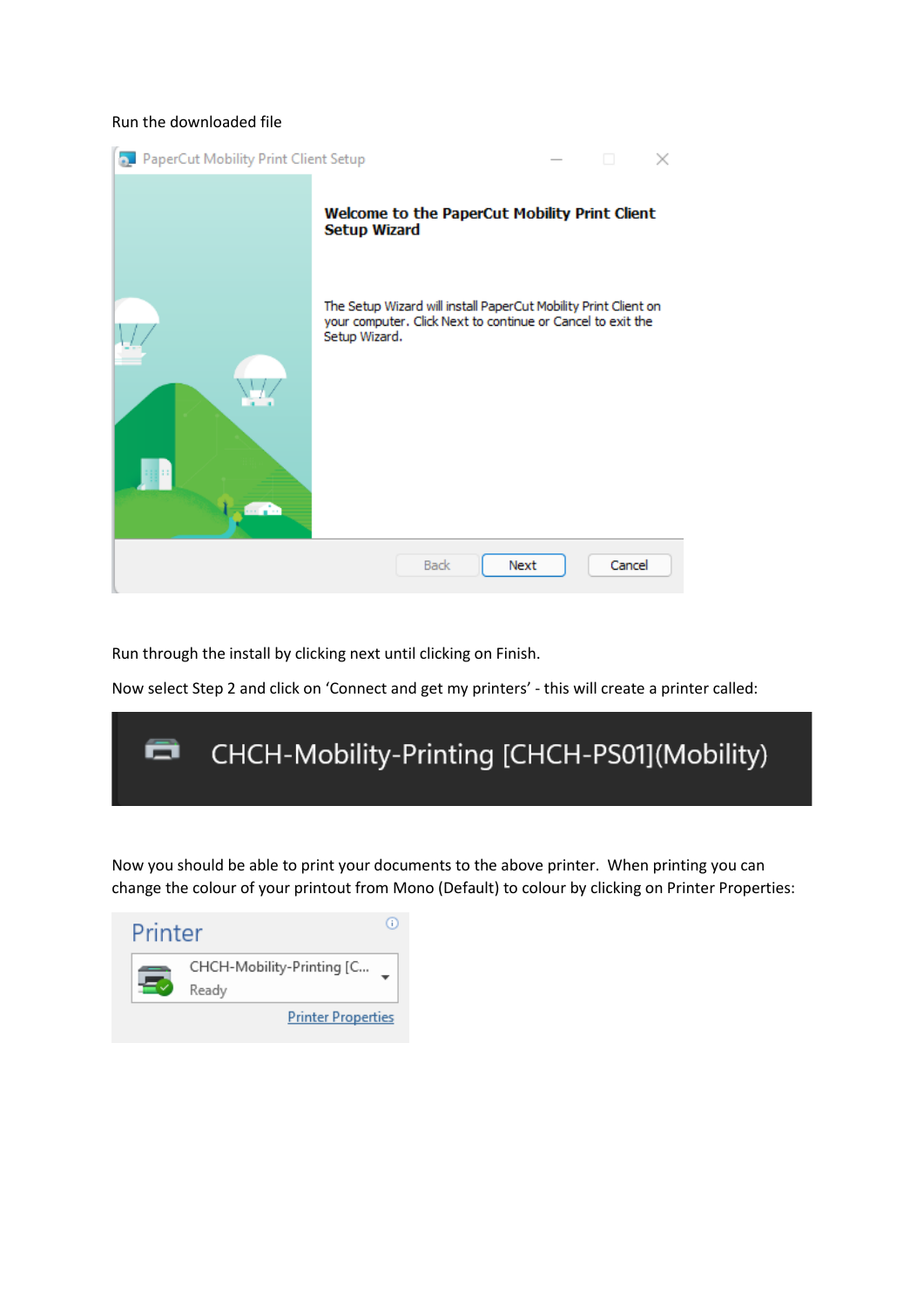And changing the Colour to either Black & White or Colour (as below)

|                                        | CHCH-Mobility-Printing [CHCH-PS01](Mobility) Document Properties | $\gamma$<br>× |
|----------------------------------------|------------------------------------------------------------------|---------------|
| Layout Paper/Quality                   |                                                                  |               |
| <b>Tray Selection</b><br>Paper Source: | <b>Automatically Select</b><br>$\checkmark$                      |               |
| Colour                                 | Black & White<br><b>O</b> Colour                                 |               |
|                                        |                                                                  |               |
|                                        | Advanced                                                         |               |
|                                        | Cancel<br>OK                                                     |               |

The first time you print you will be asked for you username and password.

- Username will be your college username etc chri1234
- Password college password (same one you use for CHCH-Members Wi-Fi)

College passwords can be reset here by clicking on CTRL + clicking on the link below:

<https://inquisitor.chch.ox.ac.uk/login/>

| $\blacksquare$ Sign In                      | о | × |
|---------------------------------------------|---|---|
| PaperCut <sup>W</sup><br>MobilityPrint      |   |   |
| Sign In<br>Enter your printing credentials. |   |   |
| <b>Username</b>                             |   |   |
| Password                                    |   |   |
|                                             |   |   |
| Sign in and print                           |   |   |
|                                             |   |   |
|                                             |   |   |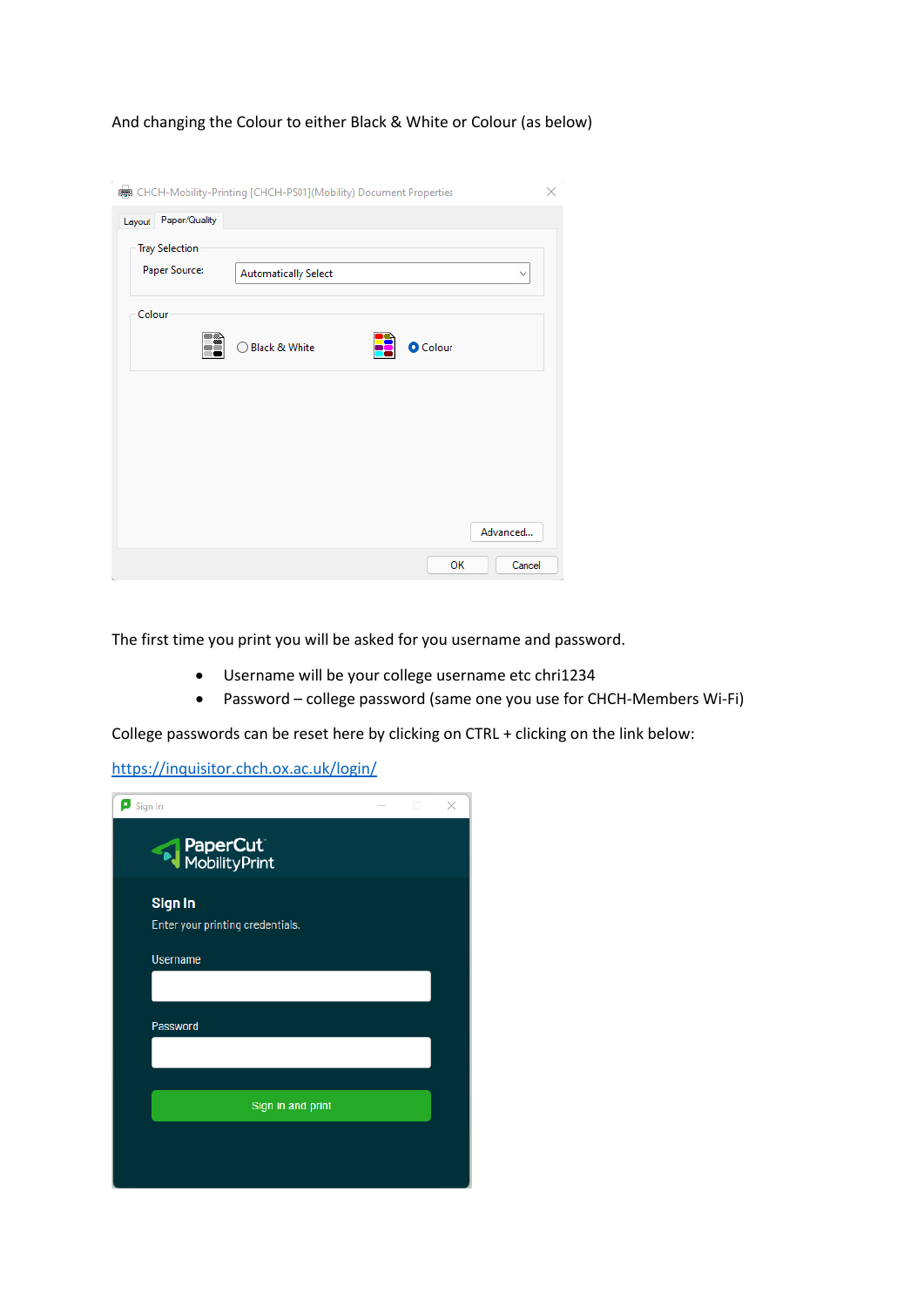# **Releasing print jobs on printers**

Using your university card – tap on the card reader on the printer:





**Card Reader**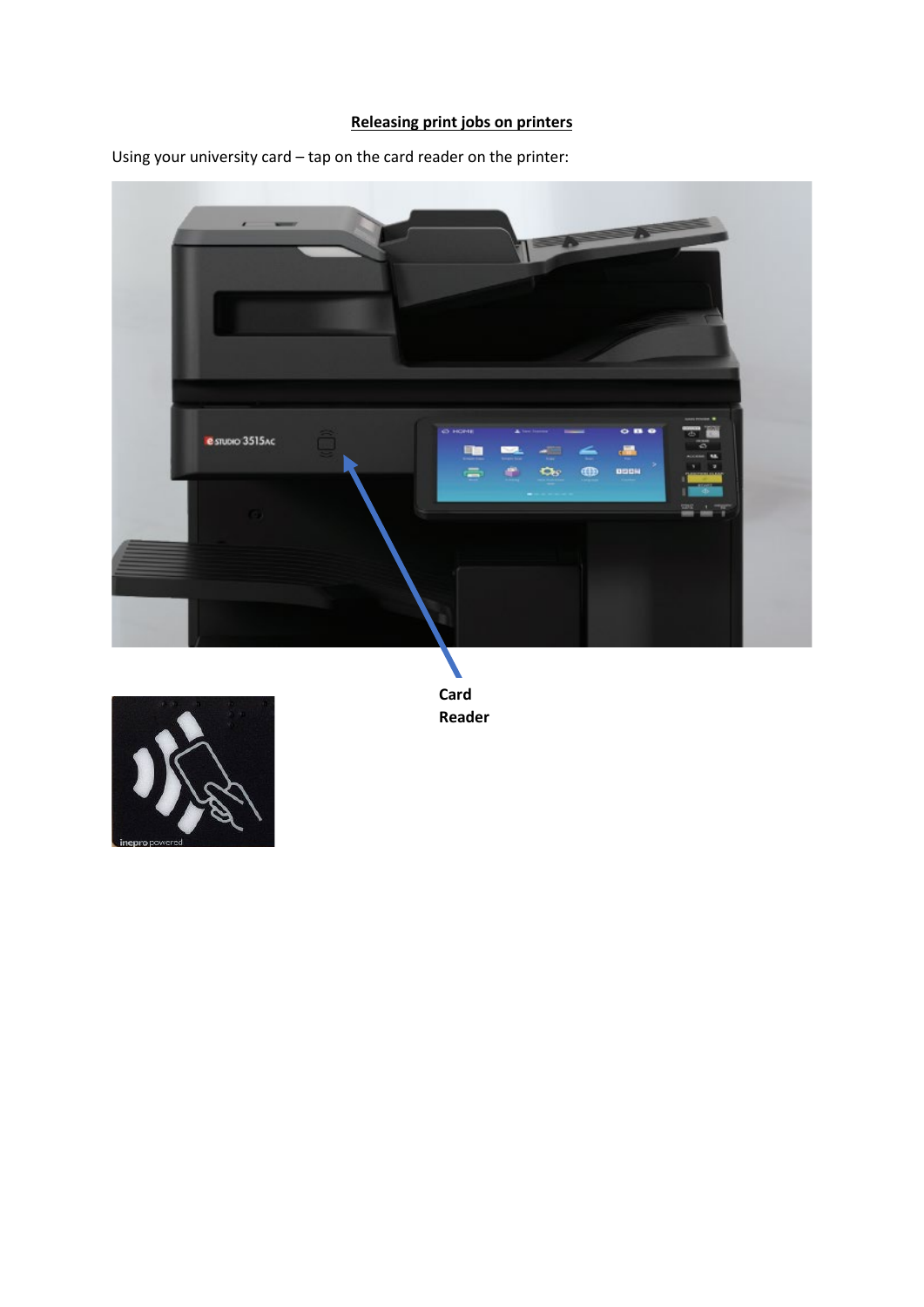Login using the photocopier screen panel with your College username and College password:



This will authenticate you with the system and allow you to release your print jobs.



Either click:

• Print All – will release all jobs

**OR**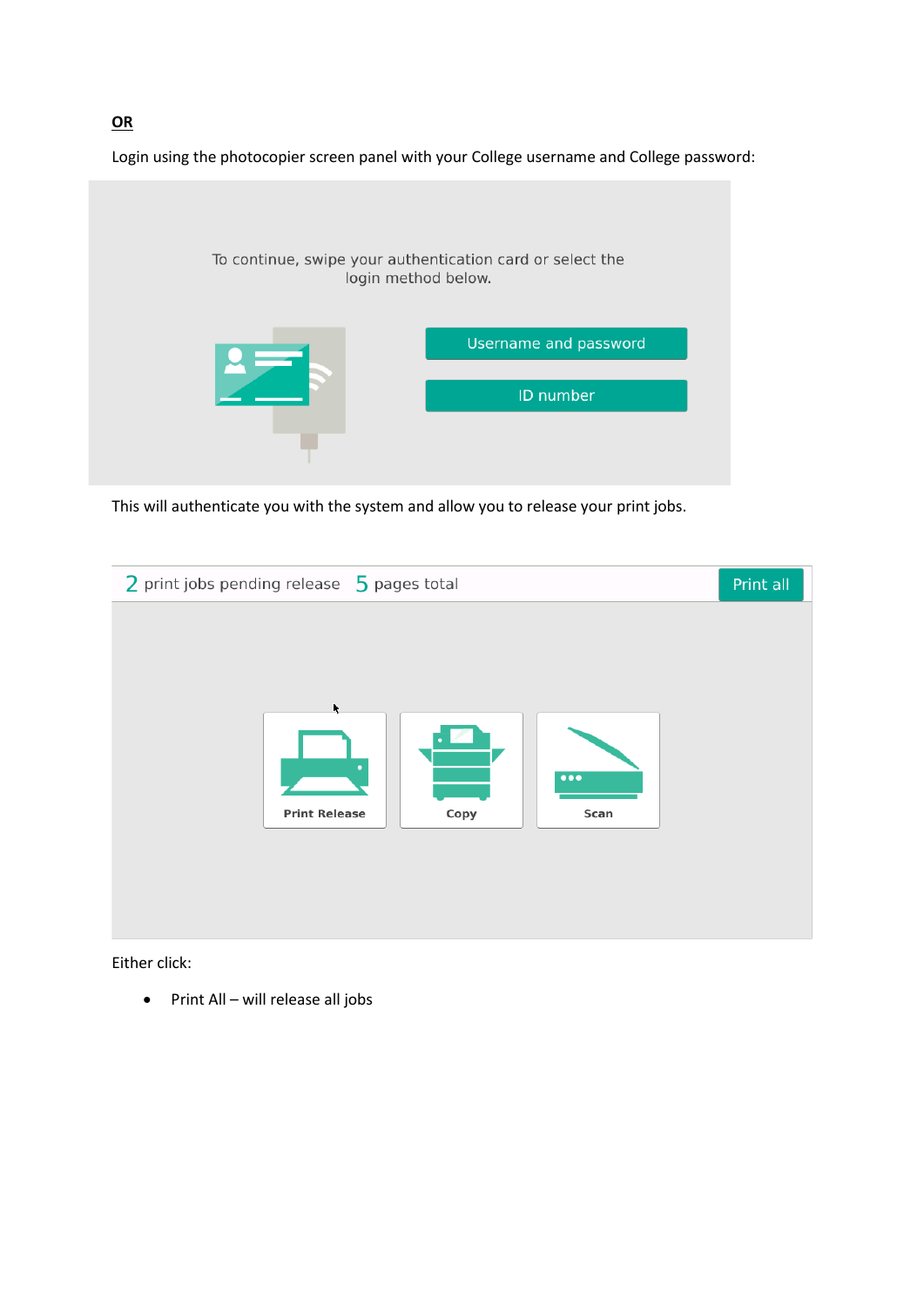• Print Release – Will allow you to pick particular jobs

| Christ Church                                                      |               |               |
|--------------------------------------------------------------------|---------------|---------------|
| Select all jobs                                                    | Job Status    | $\mathbf C$   |
| Microsoft Word - Printing Document 2<br>1 copy, 1-sided, Color, A4 | 3 minutes ago | $\mathcal{P}$ |
| Microsoft Word - Printing Document 1<br>1 copy, 1-sided, Color, A4 | 3 minutes ago | $\mathcal{P}$ |
| Microsoft Word - Document2<br>1 copy, 1-sided, Color, A4           | 2 days ago    |               |
|                                                                    |               |               |
|                                                                    |               |               |
|                                                                    |               |               |
|                                                                    |               |               |
| Print as 2-sided<br>Print as grayscale                             |               | Print         |

• Copy – copy function